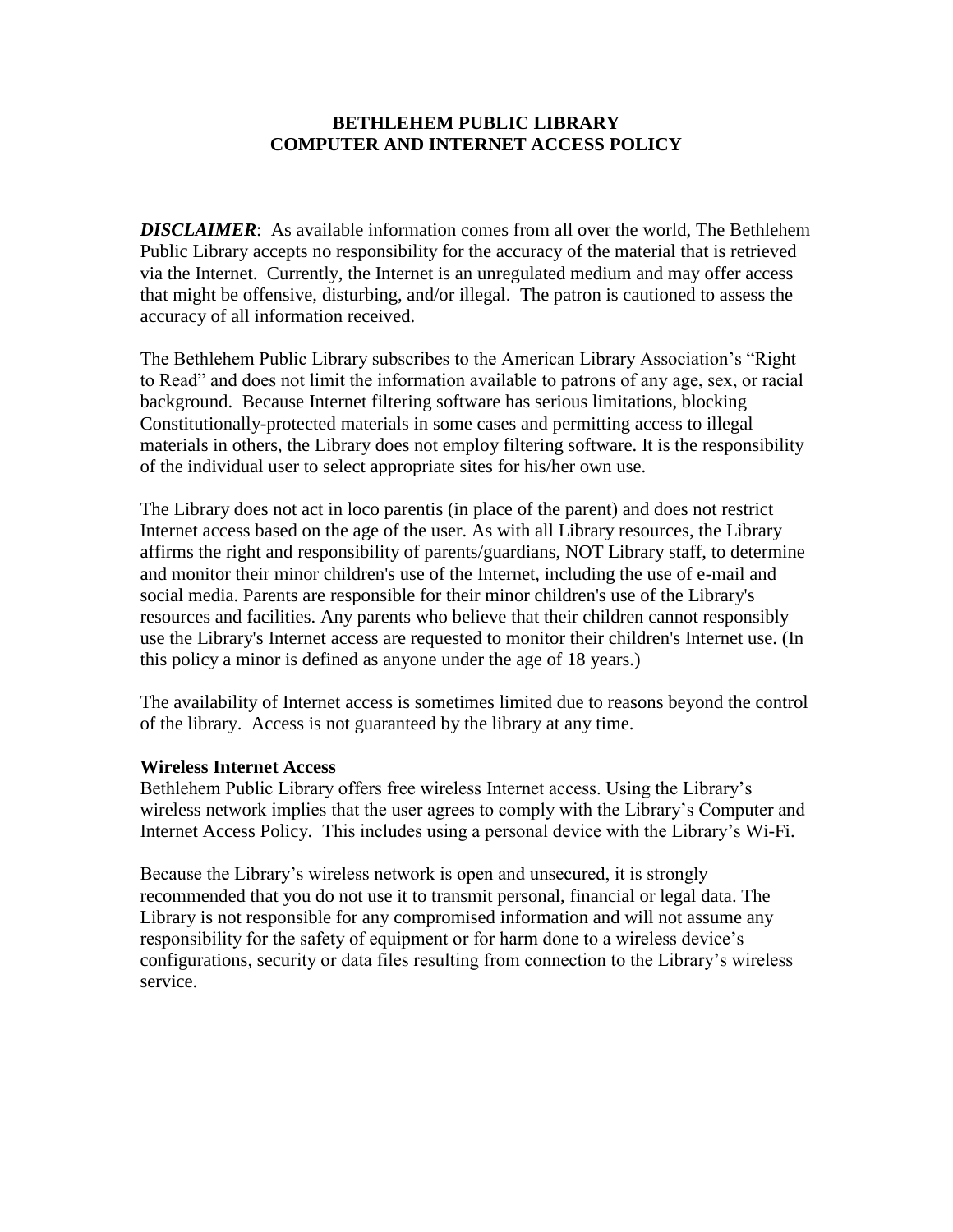## GUIDELINES:

- 1. The computer user must have a current library card or reside in Bethlehem and must have no overdue material. Non-residents will be charged \$1.00 per 30 minutes of use (minimum charge is \$1)
- 2. Minimal instruction on the use of the computer may be available from library staff as time and staff permits.
- 3. Patrons must give their library card number or initials at circulation desk when checking out a library laptop.
- 4. No food or drink is allowed near computers.
- 5. Patrons will comply with all applicable federal, state and local laws governing copyright laws, licensing and content restrictions. Any violation of copyright is the responsibility of the patron. Staff will not make copies of materials when the request is in blatant violation of copyright law. Decisions of this matter will be left to the discretion of library staff.
- 6. Patrons may reserve a time slot of one-half hour. Time may be reserved in person or by telephone. Patrons who are late 5 minutes or more will forfeit computer time if anyone else wishes access. If no one is signed up for current time, patrons may continue to use the computer until the next reserved time or a walk-in requests time.
- 7. Patrons will pay for any item(s) ordered on the Internet with a personal credit card. The library is not responsible for any charges patrons incur while using the internet.
- 8. As with other library materials, restriction of a child's access to the Internet is the responsibility of the parent or legal guardian. Parents or legal guardians of children under the age of 18 must sign a permission slip to allow computer use, and assume responsibility for their children's use of the Internet.
- 9. Users are prohibited from loading their own software or downloading software from the internet onto the computer's hard drive.
- 10. Patrons should save any files to a personal device (CD, USB) or email to themselves.
- 11. Users who damage software or hardware are liable for its repair or replacement. Any damage to the computer or its peripheral devices is the responsibility of the user. Abuse of the equipment or service will result in the user being denied further access to the service. Malicious damage may result in prosecution.
- 12. The library assumes no responsibility, direct or indirect, arising from the use of its equipment or its Internet connection.
- 13. Cost for printer use is 10**¢** per side for black & white printing and 50**¢** per side for color printing.
	- a. The printer default is black  $&$  white, double-sided. To change this setting, patron should ask library staff.
	- b. Patrons are encouraged to "print preview" before printing. Patrons are responsible for all printouts they generate and can ask for assistance to avoid unnecessary charges.
- 14. The right to remove patron's privilege will be done at the Librarian's discretion.